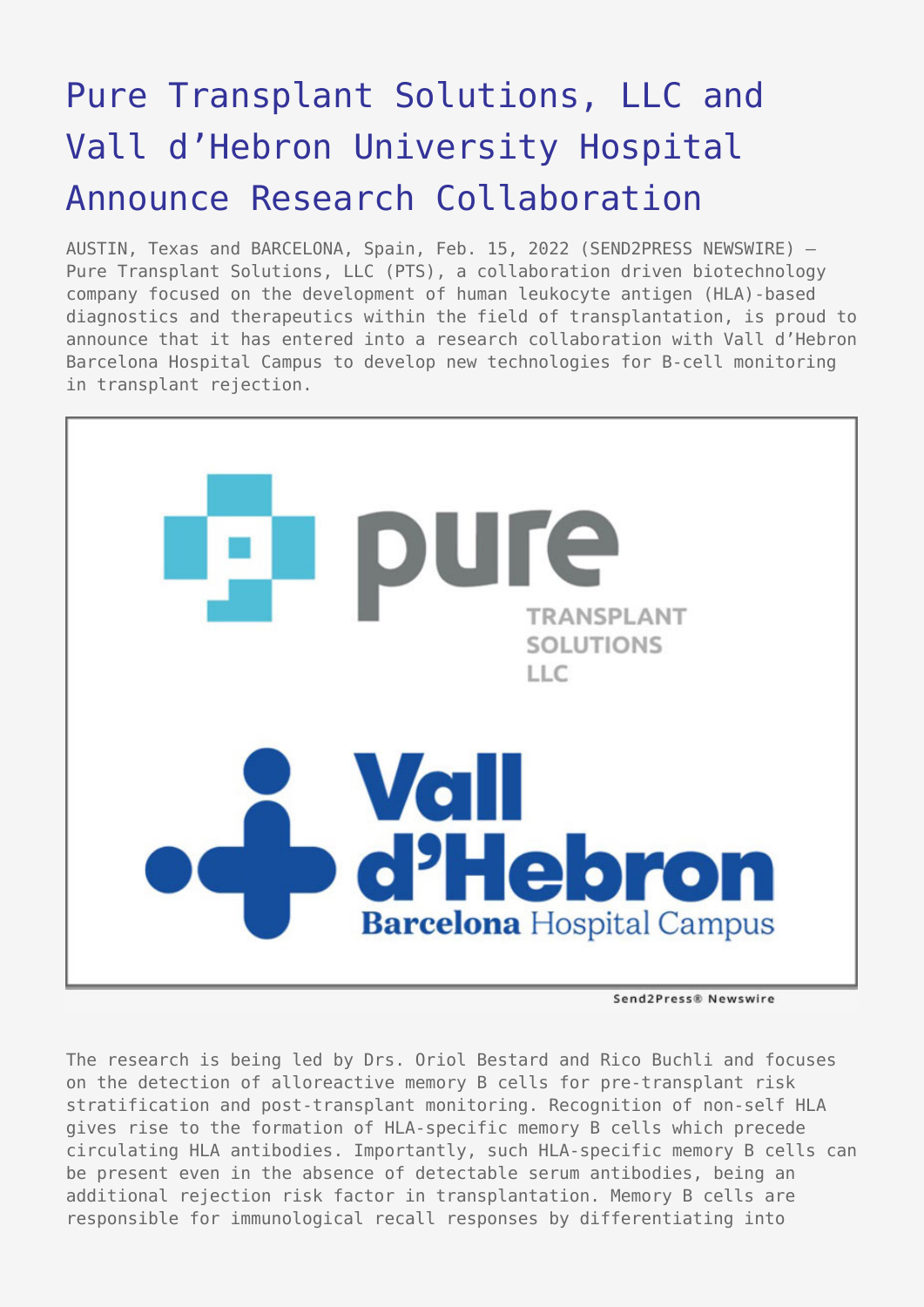antigen-specific antibody-producing cells upon re-encounter with a missmatched antigen.

"This collaboration with PTS validates the tremendous need for appropriate and routinely applicable assays to detect and visualize the presence and HLA specificity of alloreactive memory B cells in solid organ transplant patients, which may ultimately help improve current alloimmune-risk stratification," Dr. Bestard stated.

"Today, the immunological risk of an individual transplant patient is mainly assessed by detection of HLA antibodies in the serum, which are produced by long lived bone marrow-residing plasma cells. At PTS, we envision that in addition to serum HLA antibody detection, HLA-specific memory B cell assays will serve as supplemental tools to determine risk factors and help improve individual patient management," said Dr. Buchli.

Steve Mayer MD, Chief Medical Officer at PTS stated, "We're very excited about the potential of this technology because it allows a very early diagnostic view of an individual's risk of rejection before any graft damage has occurred. Also, the technology is likely to have a significant impact on clinical utility with high predictive values."

## **About Pure Transplant Solutions, LLC**

Pure Transplant Solutions, LLC was founded in 1999 in order to leverage the leading research in HLA protein of parent company, Pure Protein, LLC, into solutions to address a growing list of needs in organ transplantation. Visit: [https://www.puretransplant.com/.](https://www.puretransplant.com/)

## **About Pure Protein, LLC**

[Pure Protein, L.L.C.](http://www.pureproteinllc.com/) is a biotechnology company funded and managed by [Emergent Technologies, Inc.](http://www.etibio.com/) that is focused on the development and commercialization of proprietary technologies related to the human leukocyte antigen (HLA) system, formed and exclusively licensed from the University of Oklahoma. Pure Protein, in conjunction with its affiliates and subsidiaries, aims to bring novel therapies and diagnostic tools to patients across a wide range of application areas spanning from therapeutic development in the fields of oncology, autoimmunity, and infectious disease, to antibody mediated rejection in transplantation.

Through its ecommerce website, [https://www.hlaprotein.com/,](https://www.hlaprotein.com/) Pure Protein offers academic and commercial researchers the ability to purchase individual HLA reagents to detect, profile, and monitor allele-specific immune responses, as well as HLA peptide epitope binding services to aide in improving the design of vaccination and therapeutic targeting strategies.

## **About Vall d'Hebron Barcelona Hospital Campus**

We are a leading healthcare campus encompassing all fields of health: from healthcare and research to teaching and management. The Vall d'Hebron Barcelona Hospital Campus is the combination of our five entities: the Vall